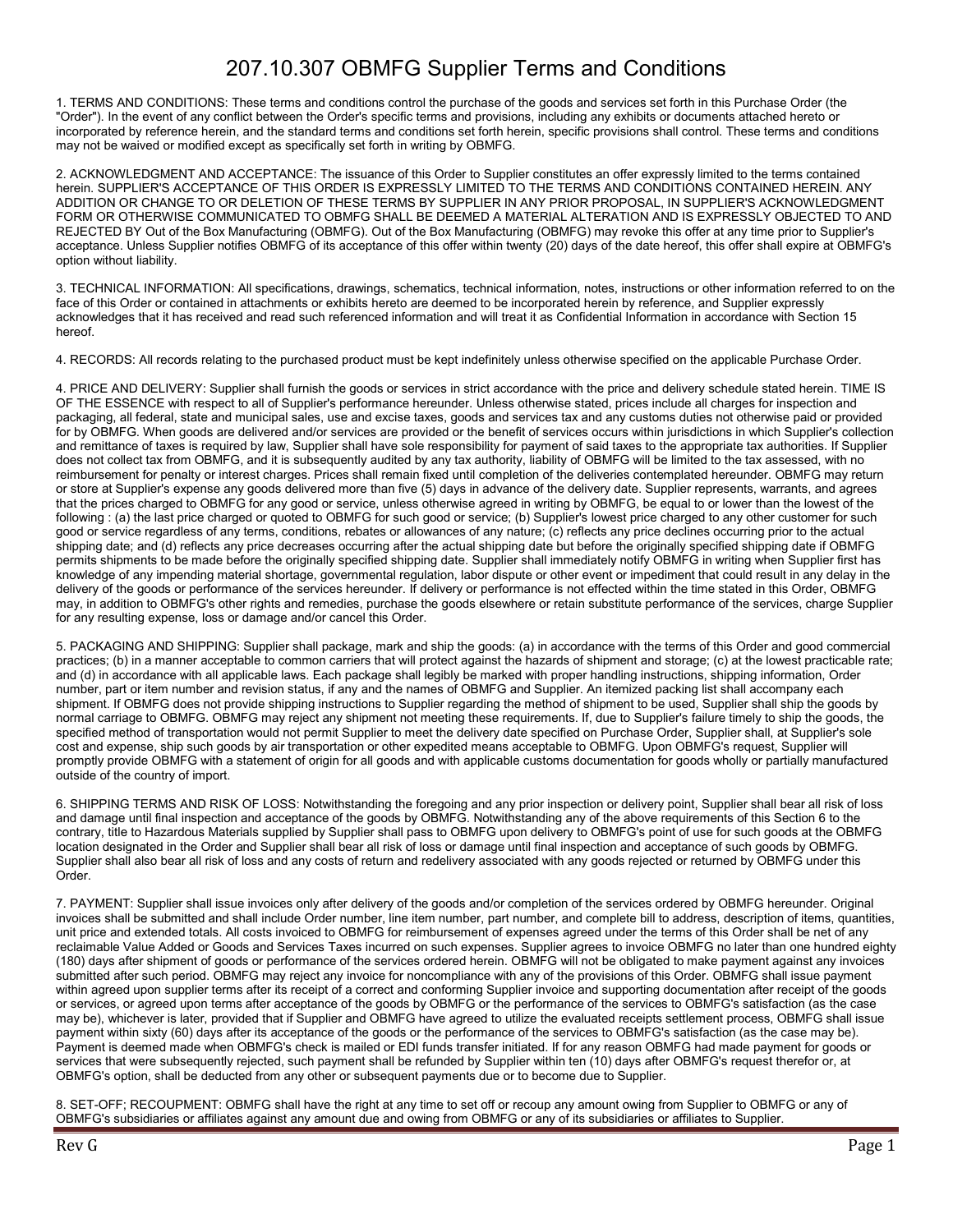9. INSPECTION; ACCEPTANCE: Supplier, at its cost, shall inspect all goods prior to shipment to OBMFG. If requested by OBMFG, Supplier shall immediately provide OBMFG with a copy of the inspection results. Records must be retained indefinitely unless otherwise specified on the applicable Purchase Order. OBMFG reserves the right to conduct its own pre-shipment inspection and testing wherever such goods are located. If OBMFG conducts pre-shipment inspection or testing on Supplier's premises, Supplier shall provide, without additional charge, all reasonable facilities and assistance for such inspection and tests. Final inspection and acceptance by OBMFG shall be at the OBMFG location designated in this Order unless otherwise specified in this Order. Supplier shall not modify the specifications for any goods or services purchased hereunder without OBMFG's advance written consent. Supplier shall notify OBMFG at least one hundred twenty (120) days in advance of any changes in the specifications or manufacturing process. Supplier shall cooperate with OBMFG to provide counterfeit, configuration control and traceability systems for goods and/or services supplied hereunder. Payment before or after inspection shall not constitute acceptance of counterfeit, non-conforming goods or services, and neither inspection, testing nor acceptance of the goods or services shall relieve Supplier from its responsibility for latent or patent defects in the goods or other failures to meet the requirements of this Order, fraud or Supplier's warranty obligations. If, at any time before acceptance, OBMFG learns that the goods or services are defective or otherwise not in conformity with the requirements of this Order, including the warranties of set forth in this Order, OBMFG may, in addition to OBMFG's other rights and remedies, upon written notice to Supplier: (a) rescind this Order as to such goods or services; (b) accept such goods or services or part thereof at an equitable reduction in price determined by OBMFG; or (c) reject such goods or services and require, at OBMFG's option, replacement, repair, refurbishment, re-performance, or credit or rebate of the purchase price paid by OBMFG. All replacements and reperformance shall be delivered or undertaken immediately upon OBMFG's request, and if not, OBMFG may either replace or correct such goods and effect substitute performance for services and charge Supplier for the costs incurred thereby, or terminate this Order for cause.

10. WARRANTY: IN ADDITION TO ANY WARRANTY AND/OR CONDITION IMPLIED BY LAW, SUPPLIER WARRANTS FOR A PERIOD OF ONE (1) YEAR FROM THE DATE OF DELIVERY THAT: (A) ALL GOODS DELIVERED HEREUNDER ARE NEW, OF THE GRADE AND QUALITY SPECIFIED, FREE FROM DEFECTS IN DESIGN, MATERIAL AND WORKMANSHIP AND ARE OF A QUALITY OF WORKMANSHIP THAT IS REQUIRED BY THE BEST PROFESSIONAL PRACTICES AND PROCEDURES IN SIMILAR MANUFACTURING INDUSTRIES; (B) ALL SERVICES ARE PERFORMED IN A GOOD AND WORKMANLIKE MANNER BY TRAINED, QUALIFIED EMPLOYEES (C) SUPPLIER HAS GOOD AND MARKETABLE TITLE TO THE GOODS AND HAS CONVEYED SUCH TITLE TO OBMFG FREE FROM ANY ENCUMBRANCES, LIENS, SECURITY INTERESTS OR OTHER DEFECTS IN TITLE; (D) THE GOODS OR SERVICES PURCHASED HEREUNDER CONFORM TO APPLICABLE SPECIFICATIONS, DRAWINGS, SAMPLES AND OTHER DESCRIPTIONS, IF ANY, REFERENCED HEREIN; AND (E) THE GOODS PURCHASED HEREUNDER ARE MERCHANTABLE AND SUITABLE FOR THE PURPOSES INTENDED. All warranties set forth in this Order shall survive any inspection, delivery, acceptance, payment, expiration or earlier termination of this Order and such warranties shall run to OBMFG, its successors, assigns, customers and users of its products. Any goods repaired or replaced and services re-performed shall be further warranted as set forth above.

11. Supplier is required to: (a) Notify OBMFG of any nonconforming product, (b) Obtain OBMFG's approval for any nonconformance, (c) Products that have expiration dates must have at least 75% of shelf life left upon receipt. Vendors providing calibration services must (a) maintain certification to ISO17025 (or equivalent) (b) provide a reporting of "As Found" status if the item is found to be out of tolerance, (c) Identify calibration status used, (d) Utilize calibration standard traceable to NIST.

12. Buyer reserves the right to review and approve Supplier's Quality Management system and the Supplier grants OBMFG, our customers and applicable Regulatory Authorities Right of Access to the supplier facilities. Standard QMS requirements include: (a) Supplier providing special processing must maintain a system for validation processes, (b) Customer Directed sources must operate in accordance with approved specification and standards as dictated and controlled by the customer in questions, (c) Supplier initially approved for use via Certification (ISO9001, AS9100, ISO17025, AS9120, etc) must notify OBMFG of any changes to that certification, (d) OBMFG reserves the right to approve or specify any designs, tests, inspection plans, verifications, use of statistical techniques for product acceptances and any applicable critical items, (e) OBMFG reserves the right to designate requirements for test specimens for design approval, inspection/verification, investigation or auditing, (f) Supplier must make their persons aware of their contribution to product or service conformity and their contribution to product safety.

13. INDEMNITY: To the fullest extent permitted by law, Supplier, for itself and on behalf of its subcontractors and/or their respective directors, officers, employees, agents and representatives, shall protect, defend, indemnify, and hold harmless OBMFG and its subsidiaries and their directors, officers, employees, agents, assigns and customers (collectively, the "OBMFG Group") from and against all demands, claims (including claims for contribution or indemnity), damages, penalties, forfeitures, causes of action, suits, judgments, losses, liabilities, liens, costs and expenses, of whatever kind or nature, including all associated legal costs and attorneys' fees (collectively, a "Claim"), incurred by or asserted against any member of the OBMFG Group arising from or related in any way to the acts, errors or omissions of Supplier or its subcontractors or assigns and/or their respective directors, officers, employees, agents and representatives, and/or any individual or entity for which Supplier is responsible, including, but not limited to, Claims incurred by or asserted against any member of the OBMFG Group as a result of a Supplier breach or alleged breach of the representations and warranties set forth in this Order, the presence of Supplier's agents, employees, representatives, subcontractors or assigns on OBMFG's premises, the use of any Supplierprovided defective goods or services, death or personal injury (including bodily injury) to any person, destruction or damage to any property, contamination of or adverse effects on the environment, and any clean up costs in connection therewith, or any violation of law, governmental regulation or order.

14. INTELLECTUAL PROPERTY INDEMNITY: Supplier shall indemnify, defend and hold harmless each member of the OBMFG Group, from and against any and all claims and all costs, expenses (including reasonable attorneys' fees and costs), losses, damages, or liabilities incurred as a result of claims that the goods, or services or the use of any goods or services, purchased hereunder, or any component, part or process thereof or product made therewith, irrespective of whether OBMFG furnishes any specifications to Supplier, infringes or misappropriates any patent, trademark, trade secret, copyright, mask work or application therefor, or other intellectual property right of a third party. If any such claim is asserted against any member of the OBMFG Group, Supplier shall, with counsel acceptable to OBMFG, defend such action at its expense and shall pay any related costs and damages, including attorneys' fees and costs of both the OBMFG Group and Supplier. If any injunction shall be obtained against any member of the OBMFG Group in relation to the use of the goods or services or any component thereof provided by the Supplier by reason of infringement, Supplier shall, at its expense and OBMFG's option, either immediately procure for the OBMFG Group, the right to continue using the goods or services or immediately replace or modify the same to become non-infringing but equivalent in form, fit and function. Regardless of which of the foregoing remedies is effected, Supplier shall pay to OBMFG rework expenses and incremental costs incurred by any member of the OBMFG Group to procure alternative products required to fill orders placed by any member of the OBMFG Group and accepted by Supplier as of the effective date of the injunction.

15. CANCELLATION: At any time OBMFG may cancel, terminate, suspend, delay or interrupt this Order or any part thereof, with or without cause (including due to a Force Majeure Event), by written notice to Supplier specifying the effective date and the extent of such cancellation, suspension,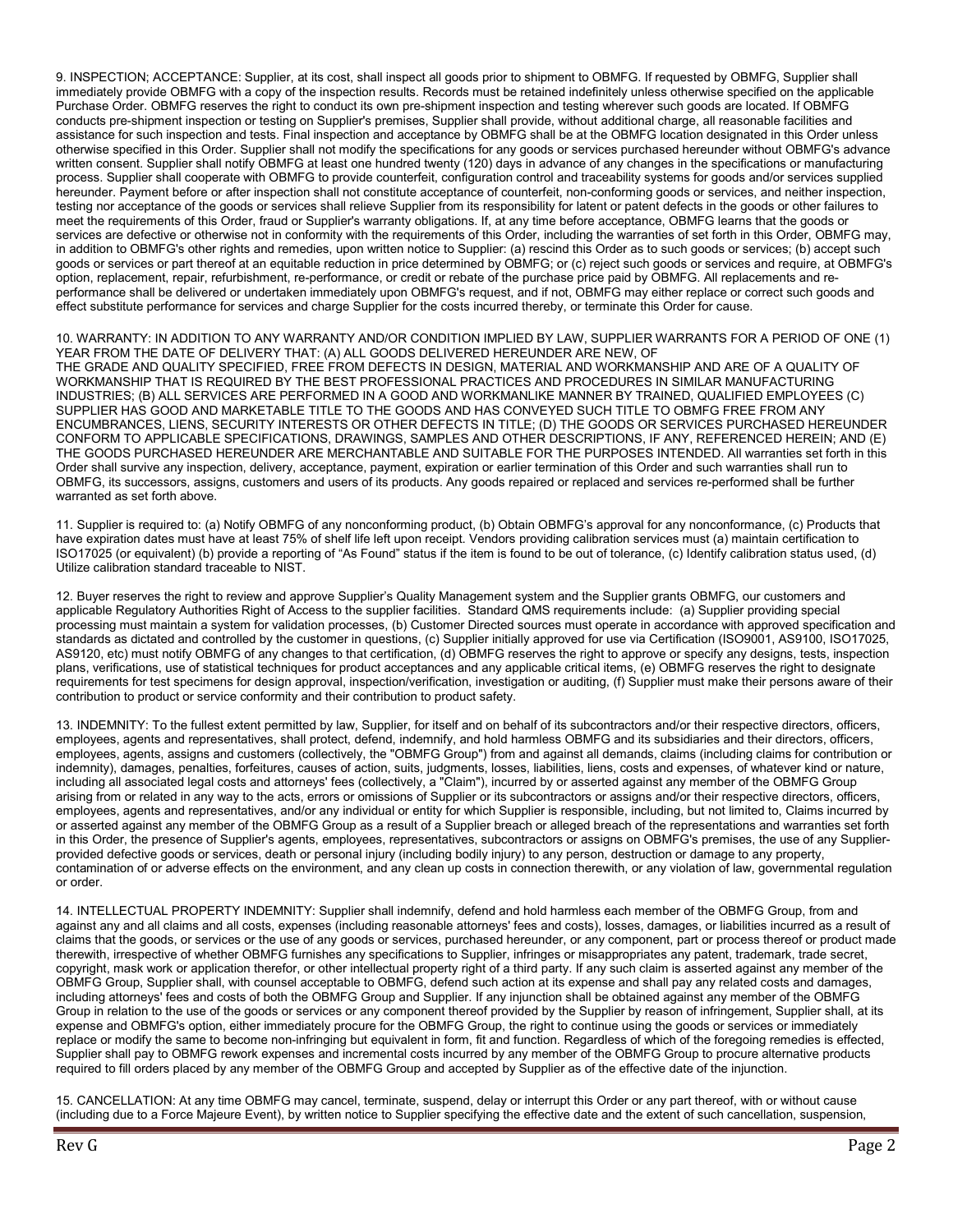delay or interruption. Upon receipt of such notice, Supplier shall immediately terminate any affected work under the Order and give immediate notice to its suppliers and subcontractors, if any, to do the same and take all other actions to reduce its costs in connection with any affected goods and/or services. If OBMFG cancels this Order without cause, OBMFG shall reimburse Supplier for Supplier's reasonable out-of-pocket expenses properly and directly allocable to and resulting from such cancellation, net of any amounts that Supplier receives or should have received if it mitigated the cancellation as required herein by selling to a third party the goods or services that were to be delivered hereunder, as determined by OBMFG according to generally accepted accounting principles. Before assuming any payment obligation under this section, OBMFG may inspect Supplier's work in process and audit all relevant documents. The amount of such reimbursement shall in no event exceed an amount equal to the portion of the price that is allocable to the canceled portion of the Order. Such reimbursement shall be Supplier's sole and exclusive remedy for any such cancellation and must be submitted to OBMFG in writing within thirty (30) days after the receipt of OBMFG's termination notice. Upon payment of Supplier's claim, OBMFG shall be entitled to all goods, work and materials paid for. In addition to OBMFG's other rights and remedies, OBMFG may cancel or suspend this Order, in whole or in part, by written notice to Supplier, for cause if: (a) the goods or services or any part thereof fail any inspection or test hereunder or are defective or non-conforming; (b) the goods or services are not delivered to OBMFG as scheduled; (c) Supplier makes a general assignment for the benefit of creditors, a receiver and/or manager for Supplier is appointed, or a petition for bankruptcy, winding up, judicial management or corporate reorganization under any bankruptcy or similar laws is filed by or against Supplier; or (d) Supplier fails to comply with any of the terms or conditions of this Order. If OBMFG terminates this Order for cause, it shall have no obligation to make any reimbursements or payments hereunder to the Supplier. Any suspension or cancellation for cause by OBMFG that is determined by any court or other authority to be wrongful for any reason shall be deemed for all purposes to be a suspension or cancellation without cause as set forth above.

16. CONFIDENTIAL INFORMATION: "Confidential Information" shall include any information, whether oral, written or observed, regarding the terms or existence of this Order and OBMFG's specifications, requirements, plans, programs, plants, processes, products, costs, equipment, designs, set-up, configurations, sales, operations, finances, or customers that may come within the knowledge of Supplier and/or its assigns and subcontractors and/or their respective directors, employees, representatives and/or agents. All Confidential Information shall remain the exclusive property of the OBMFG Group and shall immediately be returned, together with all copies thereof, to OBMFG upon request. Supplier shall hold Confidential Information in trust and confidence for OBMFG and shall not disclose such Confidential Information or use it for any purpose other than to perform this Order. Supplier may disclose Confidential Information only to employees and third parties who have signed a confidentiality agreement and who have a need to know such Confidential Information in order for Supplier to perform this Order. In addition, Supplier may not use OBMFG's name or trademarks in any type of advertisement materials, web sites, press releases, interviews, articles, brochures, business cards, project reference or client listings without OBMFG's prior written consent.

17. HAZARDOUS MATERIALS: "Hazardous Materials" means dangerous goods, chemicals, contaminants, substances, pollutants or any other materials that are considered hazardous by any law, regulation, or industry standard, including, without limitation, hazardous chemicals regulated by the Occupational Safety and Health Act, 42 U.S.C. 651, et seq., hazardous materials regulated by the Hazardous Materials Transportation Act, 49 U.S.C. 5101, et seq., solid and hazardous wastes regulated by the Solid Waste Disposal Act, 42 U.S.C. 6901, et seq., hazardous substances regulated by the Comprehensive, Response, Compensation, and Reliability Act, 42 U.S.C. 9601, et sq., chemical substances and mixtures regulated by the Toxic Substances Control Act, 15 U.S.C. 2601, et seq., and analogous foreign, state, and local laws. If goods or any services provided hereunder include or use Hazardous Materials, Supplier warrants that such goods and services supplied to OBMFG shall comply with all applicable laws and regulations, as well as all requirements of Supplier's and OBMFG's environmental and safety policies and procedures and that Supplier and its subcontractors and assigns and their respective representatives, employees and agents providing such services or goods to OBMFG have been properly trained and understand the nature of and hazards associated with such goods and services.

Reference to Hazardous Materials includes handling, transportation, storage, use, and disposal of Hazardous Materials, as applicable to Supplier. Prior to causing Hazardous Materials to be on, in, or near OBMFG's facilities or operations, Supplier shall obtain written approval from OBMFG's Site Environmental Health Safety and Security Group. Supplier will be responsible for and indemnify OBMFG from any liability resulting from the actions of Supplier and/or its assigns and subcontractors and their respective employees, representatives and agents in connection with: (a) providing goods containing or comprising such Hazardous Materials to OBMFG; and/or (b) the use of such Hazardous Materials in providing services to OBMFG. Supplier will timely provide OBMFG with material safety data sheets and any other documentation in relation to such Hazardous Materials reasonably necessary to enable OBMFG to comply with applicable laws and regulations.

18. COMPLIANCE WITH LAWS & CODES OF CONDUCT: Supplier shall comply with all national, state, and local laws and regulations governing the manufacture, transportation, import, export and the sale of goods and/or the performance of services in the course of this Order, including but not limited to U.S. Export Administration Regulations (see Section 19), Securities and Exchange Commission rules and regulations, Department of Commerce rules and regulations, Environmental Protection Agency rules and regulations, Department of Transportation regulations applicable to Hazardous Materials, Federal Acquisition Regulations or their counter-part for other government agencies and the Foreign Corrupt Practices Act see Section 18). Supplier shall comply with all applicable laws regarding non-discrimination in terms and conditions of employment, payment of minimum wage and legally mandated employee benefits and mandated work hours. Supplier shall comply with all applicable laws regarding forced labor, slavery, human trafficking and employment of underage or child labor and shall not employ children under the age of 16. Supplier represents and agrees that it is in compliance with Executive Order 11246 and implementing Equal opportunity regulations, the Vietnam Era Veteran's Readjustment Assistance Act as amended by the Veterans Employment Opportunities Act of 1998 (to include Vietnam-era Veterans and other Veterans who served on active duty during a war or campaign or expedition for which a campaign badge has been authorized), and the Immigration act of 1987, unless exempted or inapplicable. Supplier agrees to fully comply with OBMFG's Code of Business Conduct and Ethics as set forth at www.OBMFG.com. In addition, Supplier agrees to fully comply with all provisions of the OBMFG Supplier Quality Requirements Document (the "SQRD") as set forth at www.OBMFG.com that are applicable to Supplier and the goods and services provided to OBMFG by Supplier. Without limiting the foregoing, Supplier agrees to comply with the provisions of Section 5 (Corporate Social Responsibility) of the SQRD. Upon OBMFG's request therefor, Supplier shall immediately certify compliance with all such laws, regulations, OBMFG's Code of Business Conduct and Ethics, and the SQRD. Moreover, Supplier agrees not to provide foreign nationals from controlled countries as employees or contractors for work on any OBMFG site. Seller recognizes that violation of Electronic Industry Code of Conduct will be a material breach of this Order.

19. ETHICAL BUSINESS PRACTICES: Neither Supplier nor any of its officers, directors, employees or agents, or subcontractors shall make, agree to make, or authorize any payment of money or grant anything of value, directly or indirectly, to any government official (including any director, employee or agent of any government department, agency, or instrumentality, any political party or

candidate, or any government- or state-owned enterprise) or official of any international organization, to influence any official decision or action, or to gain any other advantage for any person in connection with the performance of this Agreement in violation of any applicable laws and regulations. In addition, Supplier represents and warrants that neither it nor its personnel act as agent or

representative for, and are otherwise not affiliated with, any government, government official, political party, or government or government- or stateowned enterprise, and shall advise OBMFG promptly and obtain written permission from OBMFG in writing prior to entering into any such relationship.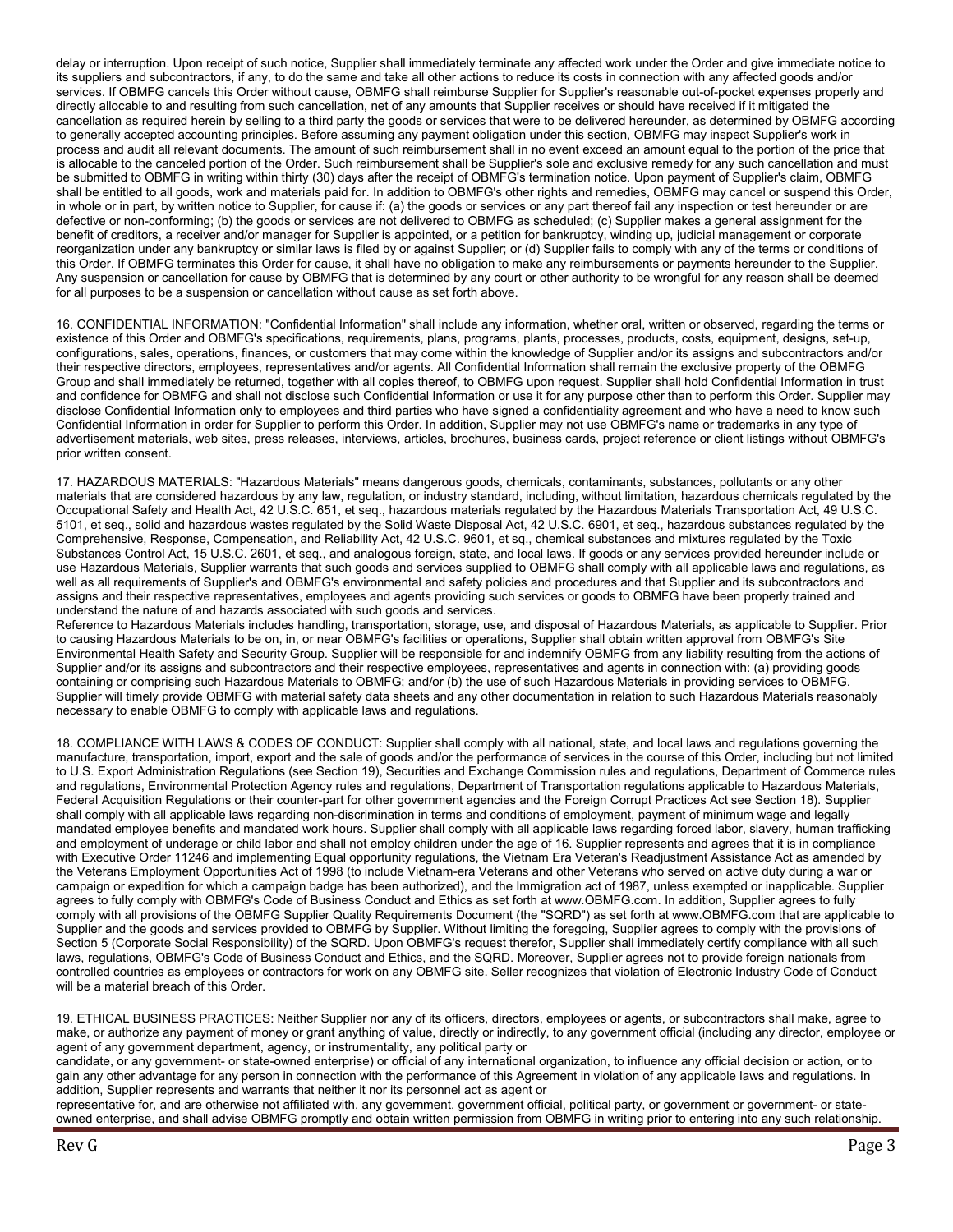Supplier shall provide, or shall cause to be provided, anti-corruption compliance training to all relevant officers, employees, agents, and subcontractors involved with performance of this Agreement, and shall notify such persons of the requirements of this Section 18. Supplier shall promptly notify OBMFG, if Supplier has reasonable cause to believe based on a good faith investigation, that a violation of this Section 18 has occurred or is likely to occur. Supplier shall cooperate fully in any investigation of any such potential violation. In the event OBMFG has cause to believe any such violation might have occurred or is likely to occur, OBMFG may, irrespective of its other rights and remedies, suspend or terminate this Agreement, withhold any monies currently owing, or claw back past payments made as appropriate to prevent or remediate such violation. Either party may disclose this Agreement, and any facts relating to this Agreement, to any governmental body or agency in connection with any official investigation or inquiry into compliance related to this Section 18.

20. EXPORT COMPLIANCE: In connection with the sale, purchase, or receipt of the Products (including goods, materials, software, technology, or technical data) from Supplier to OBMFG, Supplier hereby agrees to comply fully with all applicable U.S. and foreign laws and regulations related to export controls and sanctions, including without limitation: (a) those regulations maintained by the U.S. Treasury Department's Office of Foreign Assets Control ("OFAC"), (b) the U.S. Export Administration Regulations ("EAR") maintained by the United States Department of Commerce, Bureau of Industry and Security ("BIS"), and (c) the U.S. State Department's International Traffic in Arms Regulations ("ITAR"). Without limiting the foregoing, to the extent required under applicable U.S. or foreign law, Supplier agrees that it shall not directly or indirectly -- sell, export, reexport, transfer, release, service, divert or otherwise dispose of -- any products provided by OBMFG to Supplier directly or indirectly (including the release of controlled technology to foreign nationals from controlled countries) to or via any person, firm or entity, or country subject to: (a) export licensing requirements or other government approval, (b) economic sanctions or trade embargoes (including entities or persons in or acting on behalf of such countries), or (c) for any activity or use prohibited by the laws or regulations of the United States or other applicable jurisdiction, without obtaining prior authorization from all competent government authorities as required by those laws and regulations. Supplier understands that any products provided by OBMFG to Supplier as well as certain products derived therefrom may be subject to U.S. law and that re-export or diversion contrary to U.S. law may be prohibited. Supplier shall provide OBMFG with information regarding the export controls and customs classifications for any products provided by Supplier to OBMFG, including Export Control Classification Numbers, U.S. Munitions List Categories, Harmonized Tariff Schedule Codes, Schedule B Numbers, any other required commodity control codes, and any required non-U.S. classifications applicable to the sales transaction. In the event Supplier has not classified any products provided by Supplier to OBMFG, Supplier shall provide to OBMFG sufficient information to classify such products, subject to mutually agreeable measures to protect Supplier's proprietary data. notwithstanding any other agreement between Supplier and OBMFG, neither party shall be required to take any action that is prohibited or penalized under the laws of the United States or other applicable jurisdiction, including without limitation the U.S. antiboycott laws administered by BIS and the U.S. Treasury Department's Internal Revenue Service.

21. PRIVACY: If OBMFG transmits any personal information to Supplier, Supplier warrants that Supplier shall not transfer such personal information to any third party or use it for any purpose other than as described in this Order. If Supplier obtains personal information in the course of performance of services for OBMFG, Supplier warrants that Supplier shall not transfer such personal

information to any third party or use it for any purpose other than as described in this Order. If Supplier collects personal information on behalf of OBMFG and OBMFG has given notice to Supplier that OBMFG will use such personal information in order to contact the data subject, Supplier shall submit personal information to OBMFG only if the data subject has opted-in to receive information,

either from OBMFG or from companies or persons in general. Supplier shall permanently delete all personal information within thirty (30) days after the personal information is no longer being actively used in fulfilling Supplier's obligations to OBMFG under this Order. Supplier shall take all measures necessary to ensure the security of OBMFG's data.

22. OBMFG'S EQUIPMENT: All tools, equipment, parts, materials, drawings, and specifications furnished by OBMFG shall remain OBMFG's property, shall be used only for work performed for OBMFG, and shall be returned to OBMFG immediately upon demand or the termination or completion of this Order, whichever is earlier.

23. ASSIGNMENTS: Supplier shall not assign, delegate or subcontract this Order or any obligations hereunder without OBMFG's prior written consent. Any such attempted assignment or delegation without OBMFG's prior written consent shall be void and of no force or effect and, at OBMFG's option, shall be cause for OBMFG's termination of this Order. OBMFG shall be entitled at any time to assign, delegate or subcontract this Order or any obligations hereunder to any third party without Supplier's prior written consent.

24. RELATIONSHIP BETWEEN PARTIES: The relationship between the parties hereto is that of independent contractors. Nothing in this Order shall be construed as creating any partnership, joint venture, or agency between OBMFG and Supplier. Supplier's employees, agents and subcontractors shall not be deemed agents or employees of OBMFG. Supplier shall have complete charge and responsibility for its employees, representatives, agents and subcontractors and their respective employees, representatives, agents. Supplier shall comply with all applicable laws regarding terms and conditions of employment, payment of minimum wage and legally mandated employee benefits and compliance with mandated work hours and employment of underage or child labor. Supplier shall comply with all employment and labor laws when providing services, and must provide its employees with legal right to work in the country in which they are working. The indemnity set forth in Section 11 above shall include any claim made or threatened, whether by legal proceedings or otherwise, against OBMFG by a third party on the grounds that any person supplied or engaged by Supplier is or was deemed to be an employee of OBMFG. Supplier further agrees that if OBMFG is required by law or otherwise to include Supplier or any Supplier's employees in any of OBMFG's benefit plans or provide severance benefits under law, Supplier shall reimburse OBMFG for the actual amount required to be paid, or the fair market value of any benefit received by Supplier and/or Supplier's employees arising from work performed under this Order.

25. SAFETY COMPLIANCE AND NON-INTERFERENCE: If Supplier or any subcontractor of Supplier performs any services or delivers any goods on OBMFG's premises, Supplier shall and/or cause such subcontractor to: (a) comply with all of OBMFG's safety and security regulations and all other pertinent safety regulations imposed by law; and (b) provide OBMFG with evidence of insurance in accordance with the minimum limits required by OBMFG. Supplier agrees that Supplier and its assigns, employees, representatives, subcontractors and agents shall comply with all directives of OBMFG's supervisory personnel and further shall not interfere with any of OBMFG's operations. Non-compliance with the foregoing may, at OBMFG's option, result in cancellation of this Order for cause.

26. FORCE MAJEURE: OBMFG shall not be responsible, in any manner, for any failure or delay in the performance of any of its obligations hereunder caused by a strike, lockout or other industrial disturbance, act of public enemies, any government action, any civil or military action, insurrection, riot, landslide, hurricane, drought, fire, earthquake, explosion, flood, storm, act of God, or any

other cause or event not reasonably within OBMFG's control (each, a "Force Majeure Event"). Supplier shall immediately notify OBMFG in writing if its performance hereunder is delayed due to any Force Majeure Event and OBMFG may either (a) extend time of performance, or (b) terminate the uncompleted portion of the Order at no cost to OBMFG.